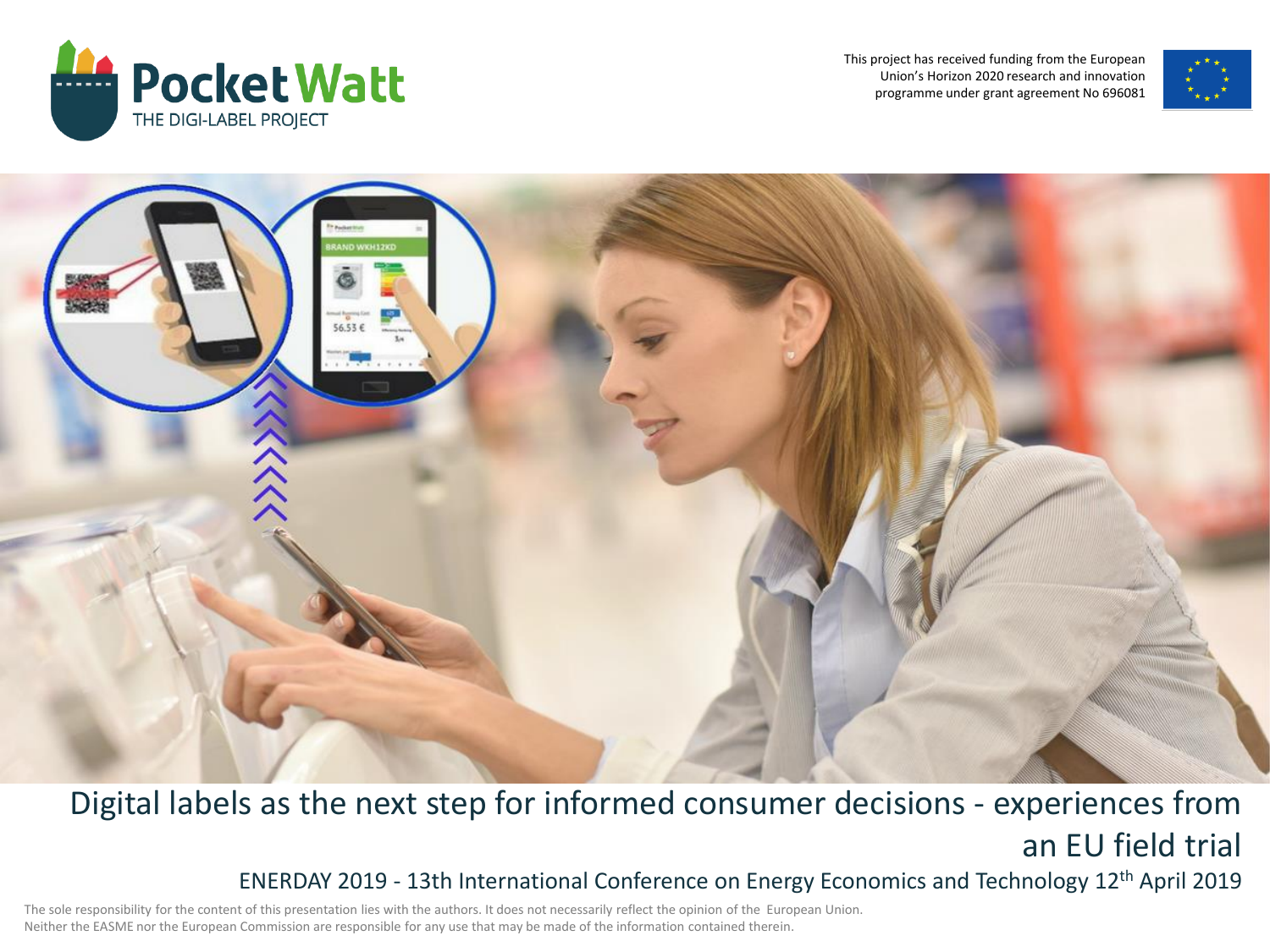### **Motivation**

- The **European energy label** for household **appliances** has the aim to promote more energy-efficient appliances.
- Energy label is positively received by many consumers and also well-known. However, a significant number of consumers admits that they do not understand all elements on the energy labels.
- **Digital labelling tools** have the potential to solve this issue.





www.newenergylabel.eu

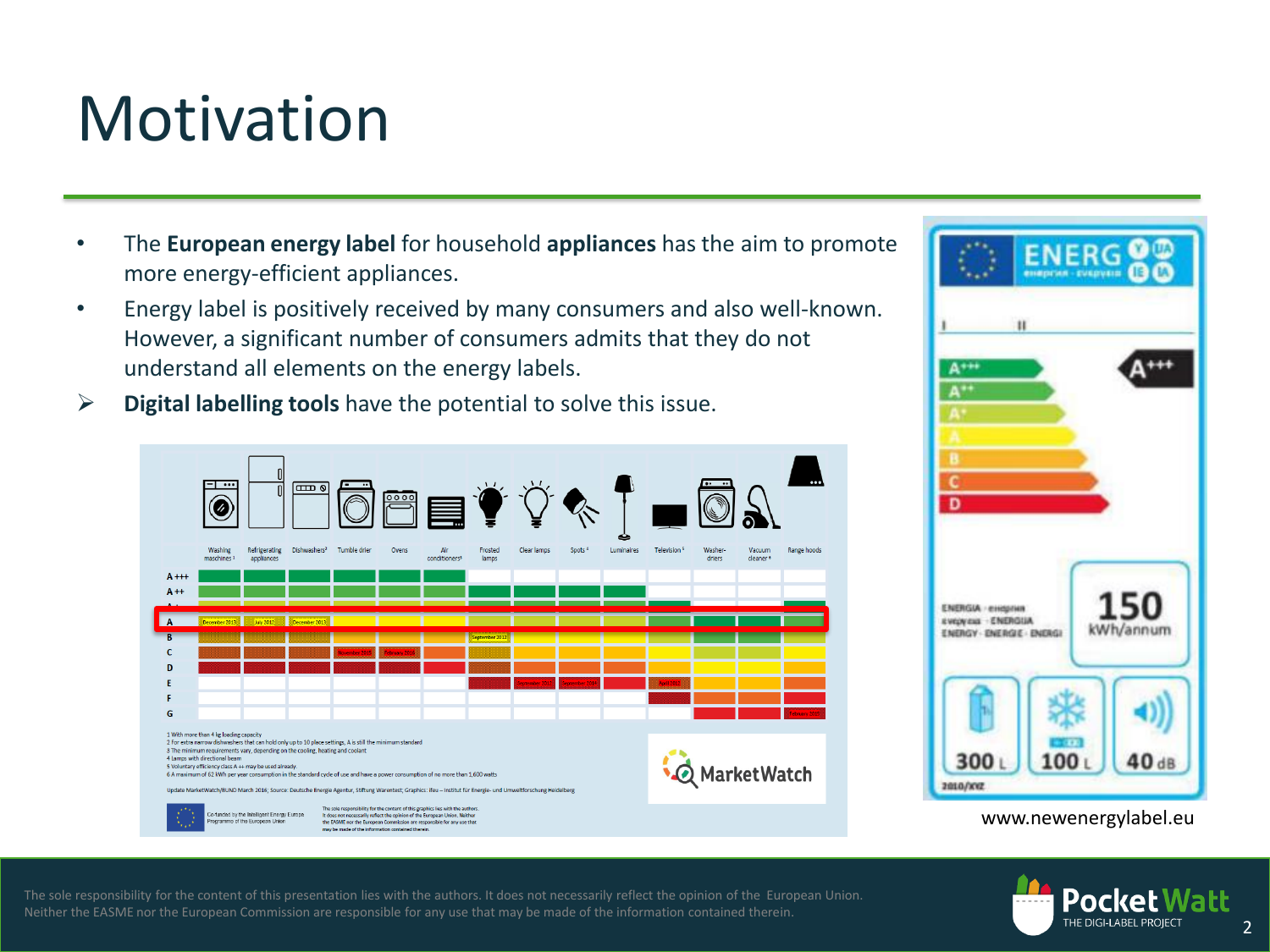## The Digi-Label project

- **Overall aim of the project**: To make the EU Energy Label easier to understand and more readily available in-store and online.
	- Developing **digital tools ('PocketWatt')**  that give consumers more and better data on the energy consumption of appliances by making comparisons between appliances possible.
	- Evaluation of the process and outcome of the tool
- Project coordinator: Energy Saving Trust
- Running from April 2016 to March 2019
- Co-funded by the European Union Horizon 2020 programme.





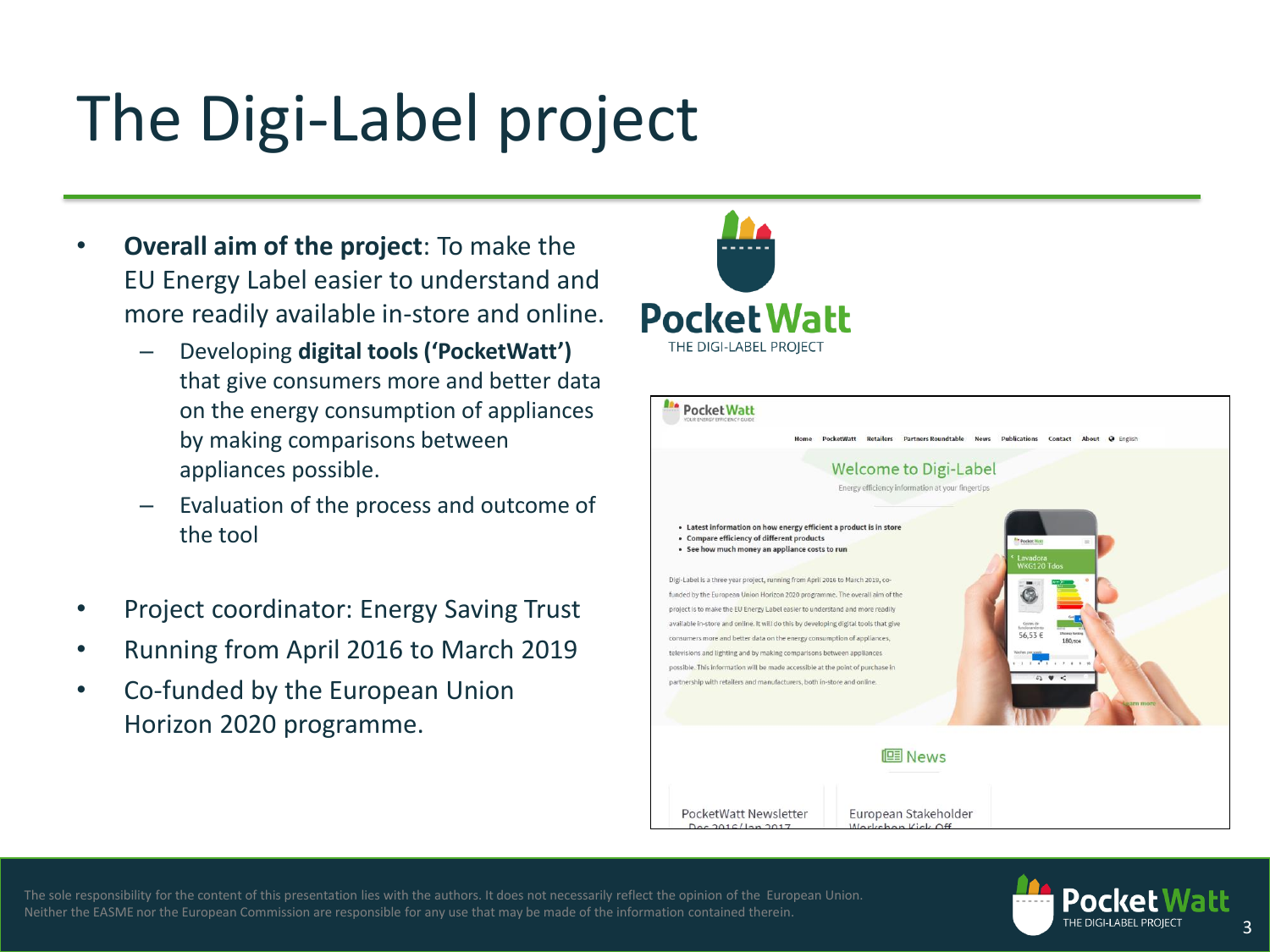### The PocketWatt tool

- PocketWatt: website and online application, designed to be used on a smartphone or similar devices during shopping.
- Contains relevant product information for appliances with energy labels on a model-bymodel basis.
- Tool was implemented in selected shops in several EU countries (QR code attached to appliance in store and implementation of widget in some online shops).



### Pilot phase

- Spain + UK
- Focus on refrigeration products and washing machines.
- Completed in 2017

Rollout phase

- Czech Republic, Germany, Italy, Spain, UK.
- •Additional appliances, including clothes dryers, dishwashers and air conditioners, were included.
- 2018 /2019



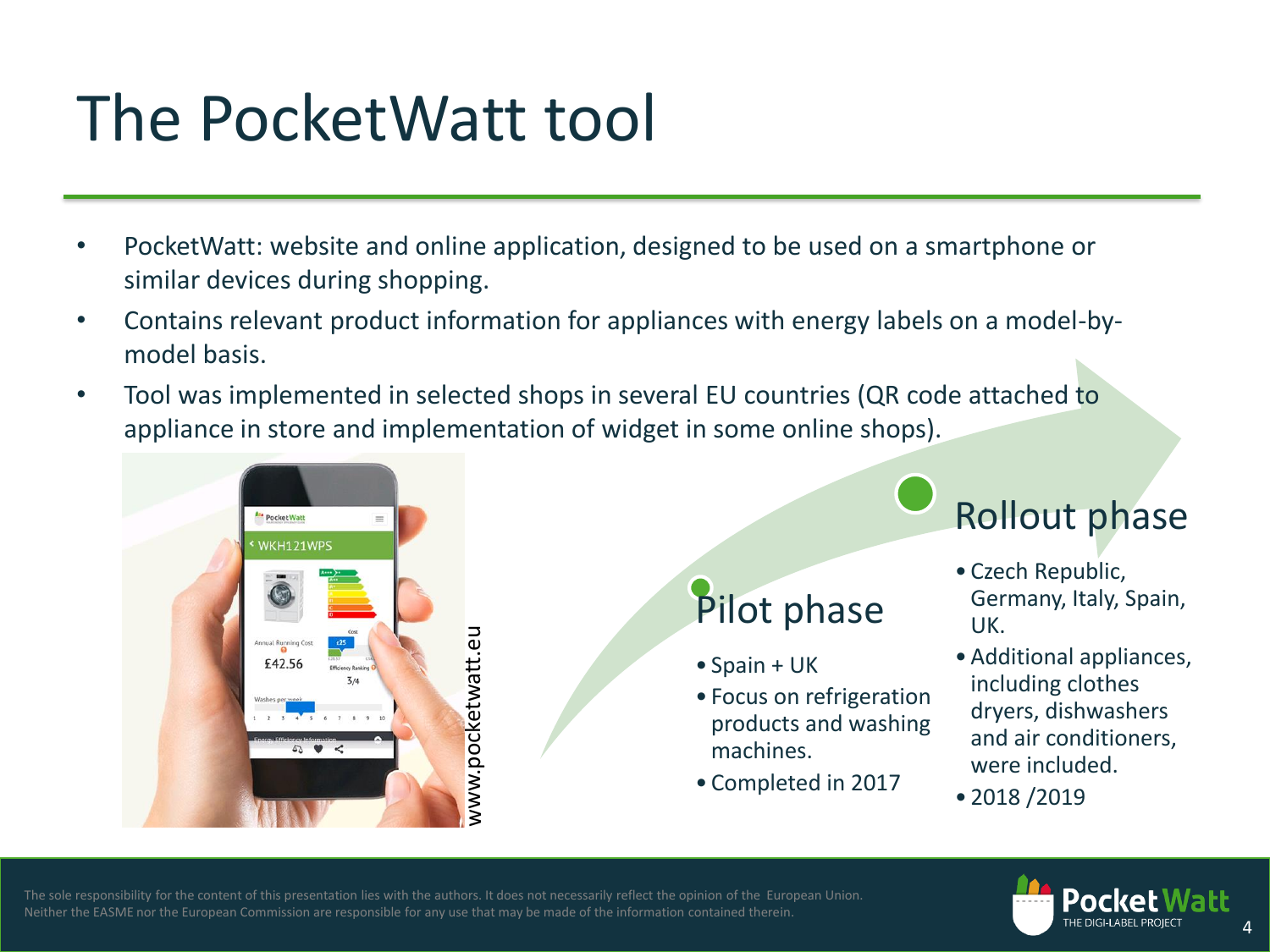### Overview of the evaluation



### **Quantitative part Qualitative part**

**Aim:**

**Method:**

Assess possible impact of tool on changes in sales

> Sales data analysis & tool utilization

Assess attention, usability and satisfaction

Customer survey, consumer workshops & staff interviews

### **Impact of PocketWatt**

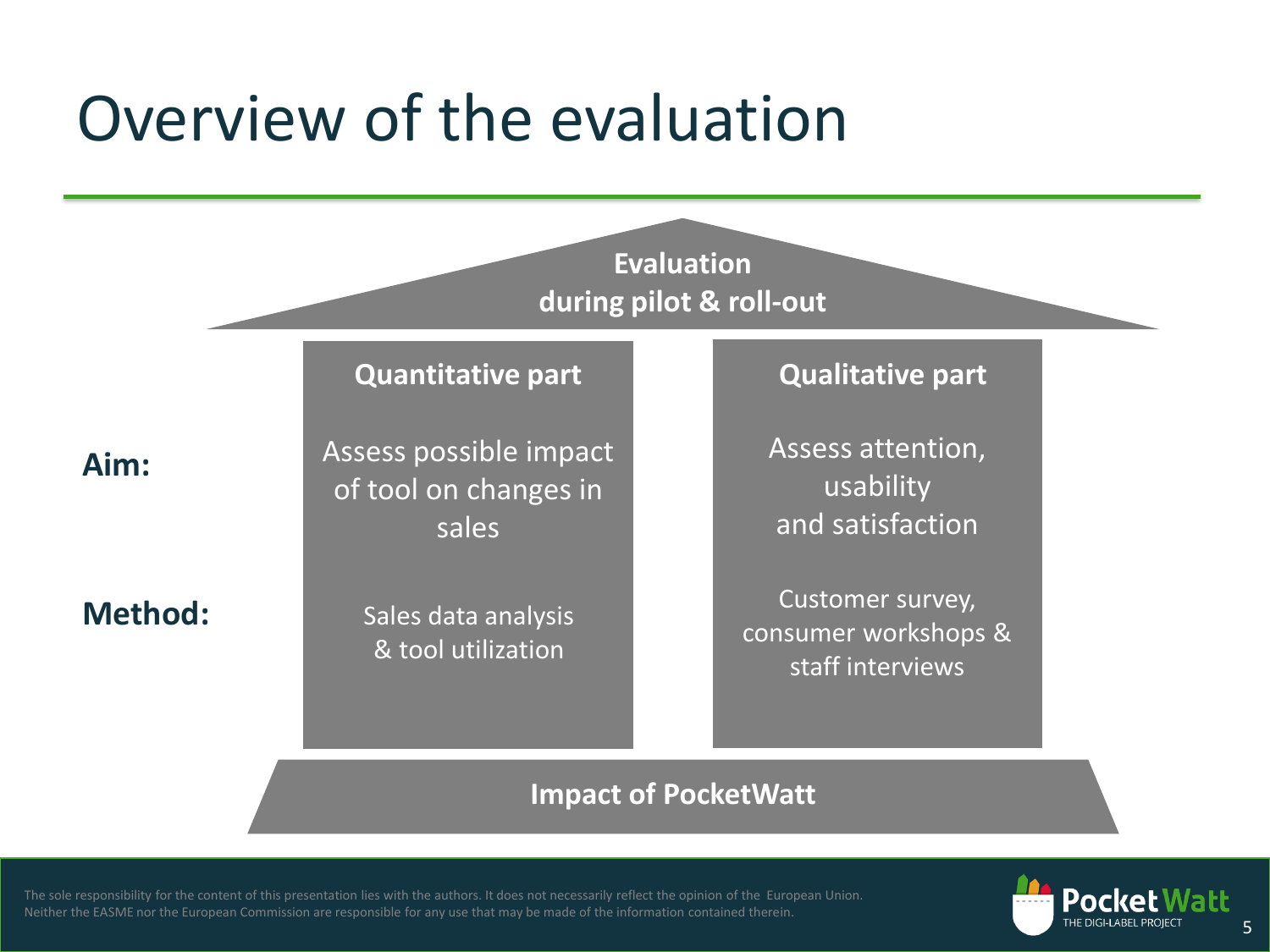### Qualitative analysis

**Evaluation during pilot & roll-out**

### **Quantitative part Qualitative part**

**Aim:**

**Method:**

Assess possible impact of tool on changes in sales

> Sales data analysis & tool utilization

Assess attention, usability and satisfaction

Customer survey, consumer workshops & staff interviews

### **Impact of PocketWatt**

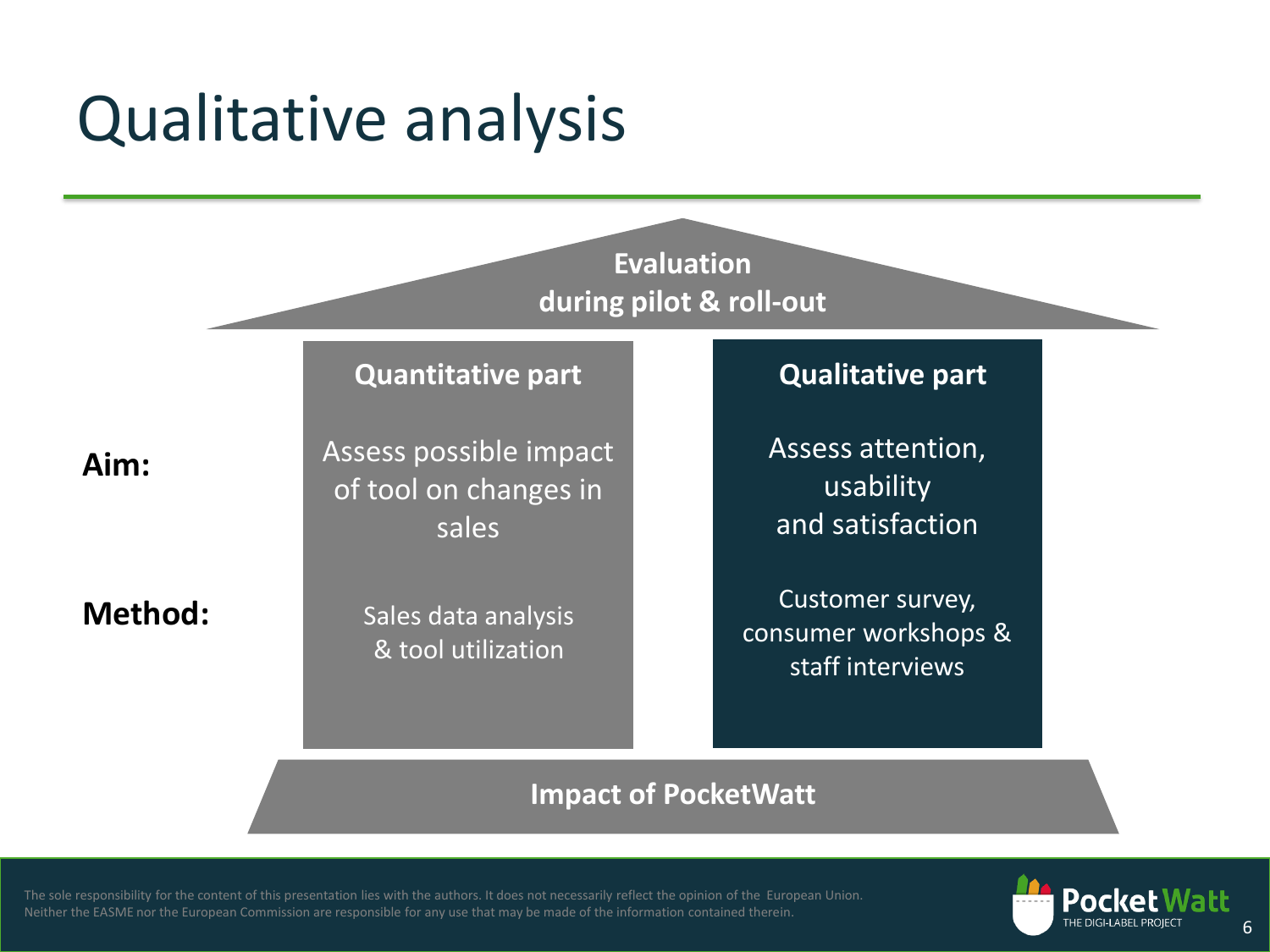### Approach for the qualitative evaluation in the rollout



The sole responsibility for the content of this presentation lies with the authors. It does not necessarily reflect the opinion of the European Union. Neither the EASME nor the European Commission are responsible for any use that may be made of the information contained therein.



7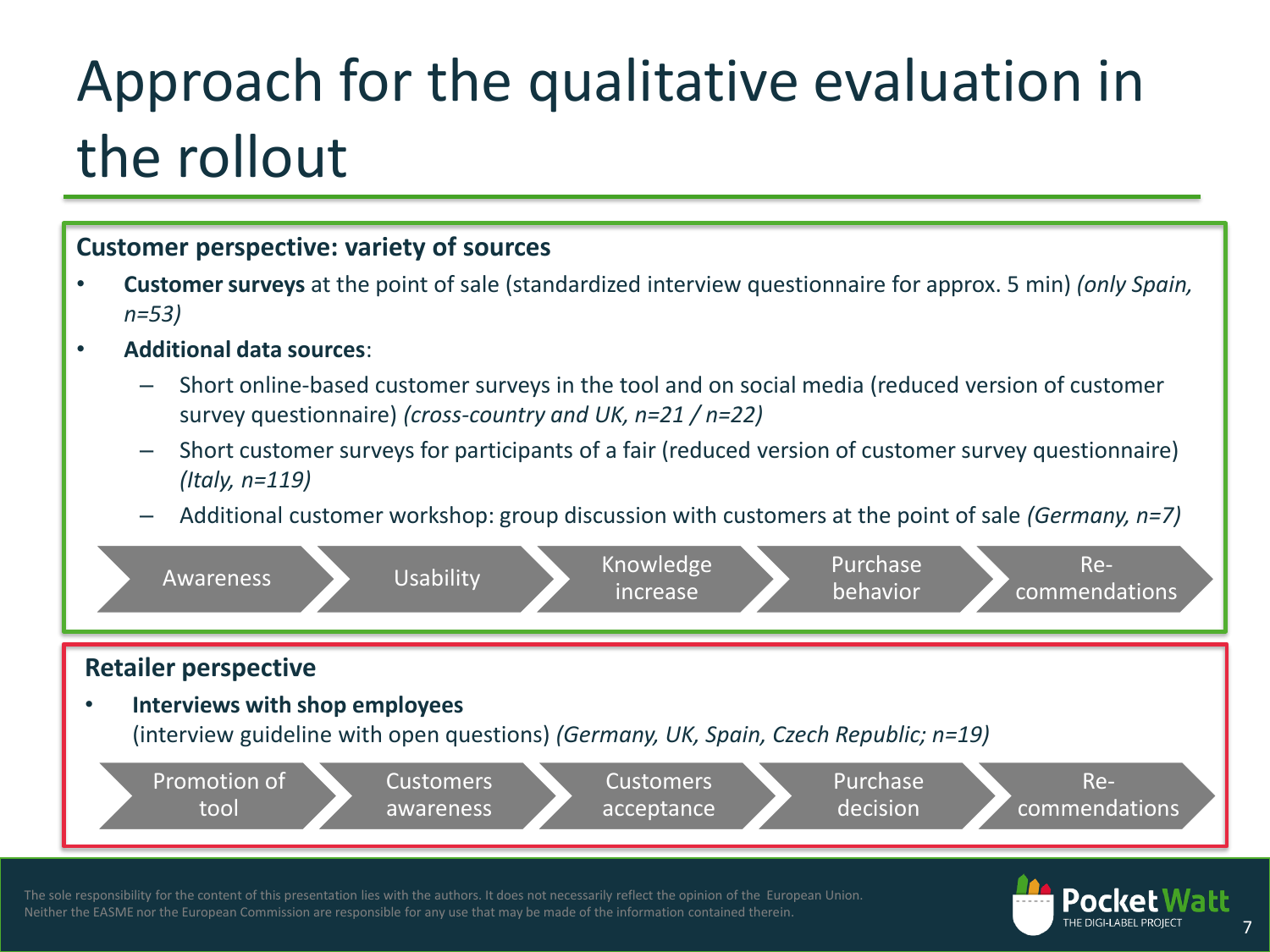## Results for the customer perspective



**Note:** Due to the very small sample sizes, especially at the customer workshop, the percentage values are for comparison only, but not to be generalised

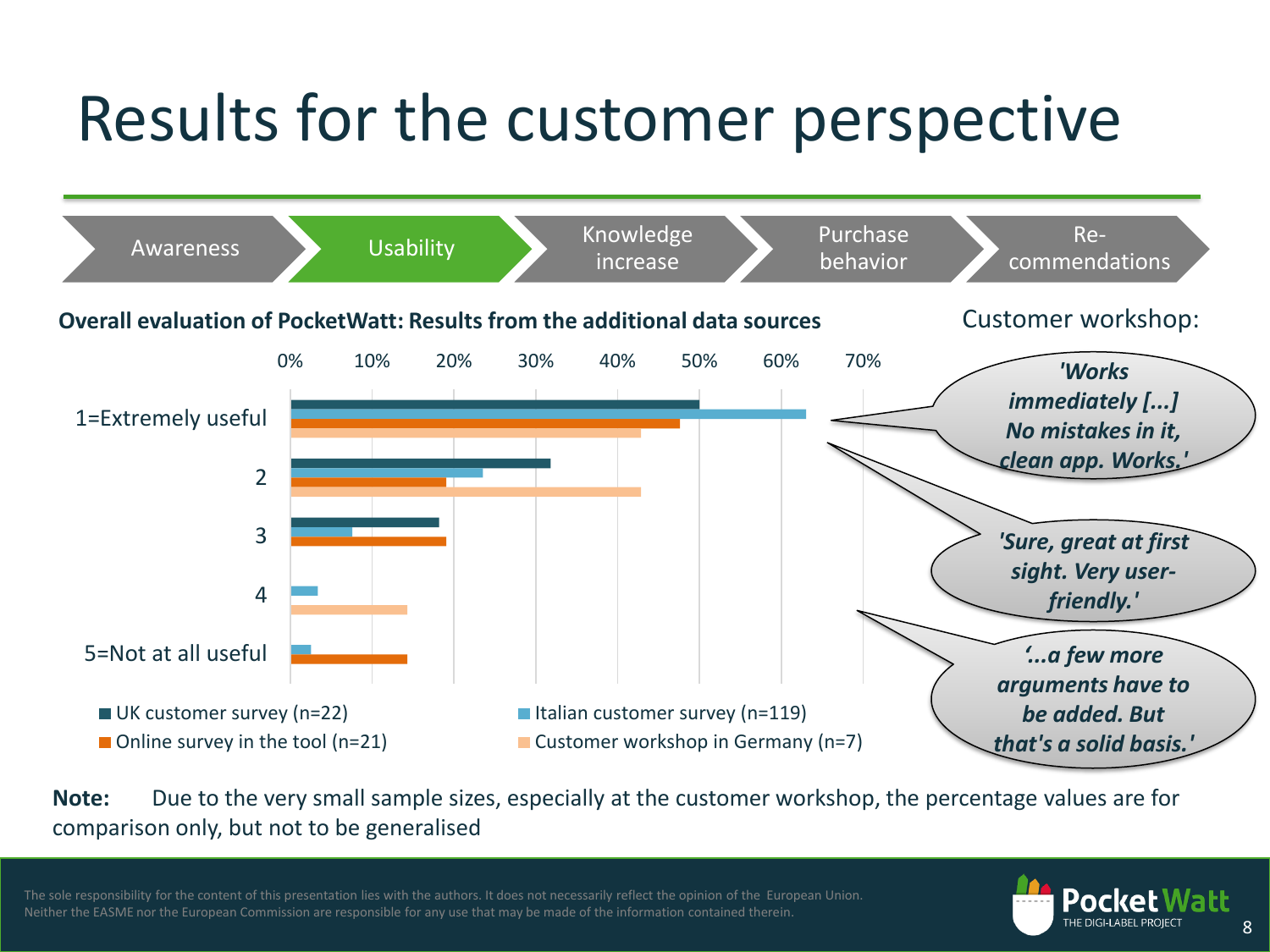### Results for the customer perspective



The sole responsibility for the content of this presentation lies with the authors. It does not necessarily reflect the opinion of the European Union Neither the EASME nor the European Commission are responsible for any use that may be made of the information contained therein.

Pocket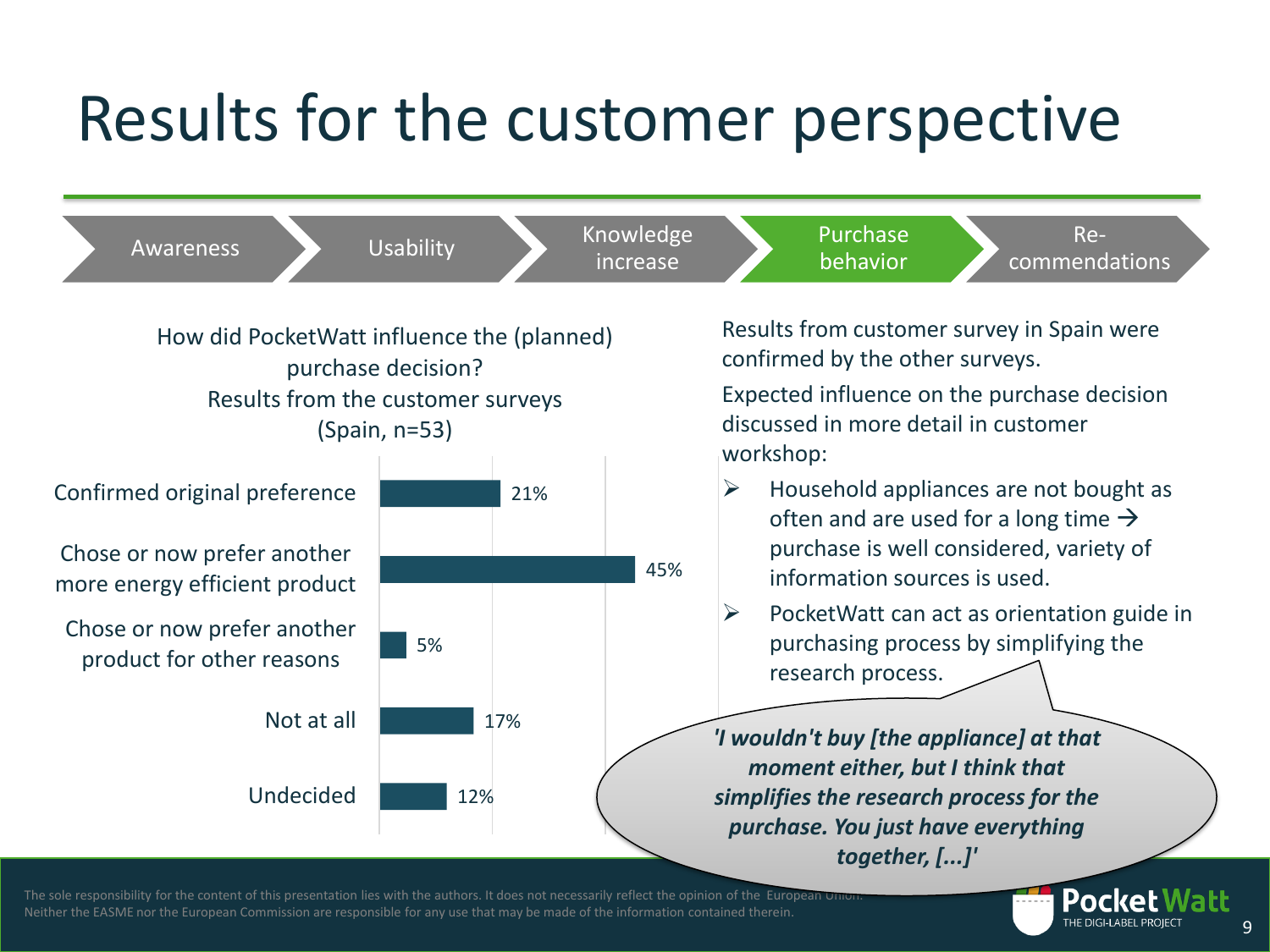## Results for the retailer perspective



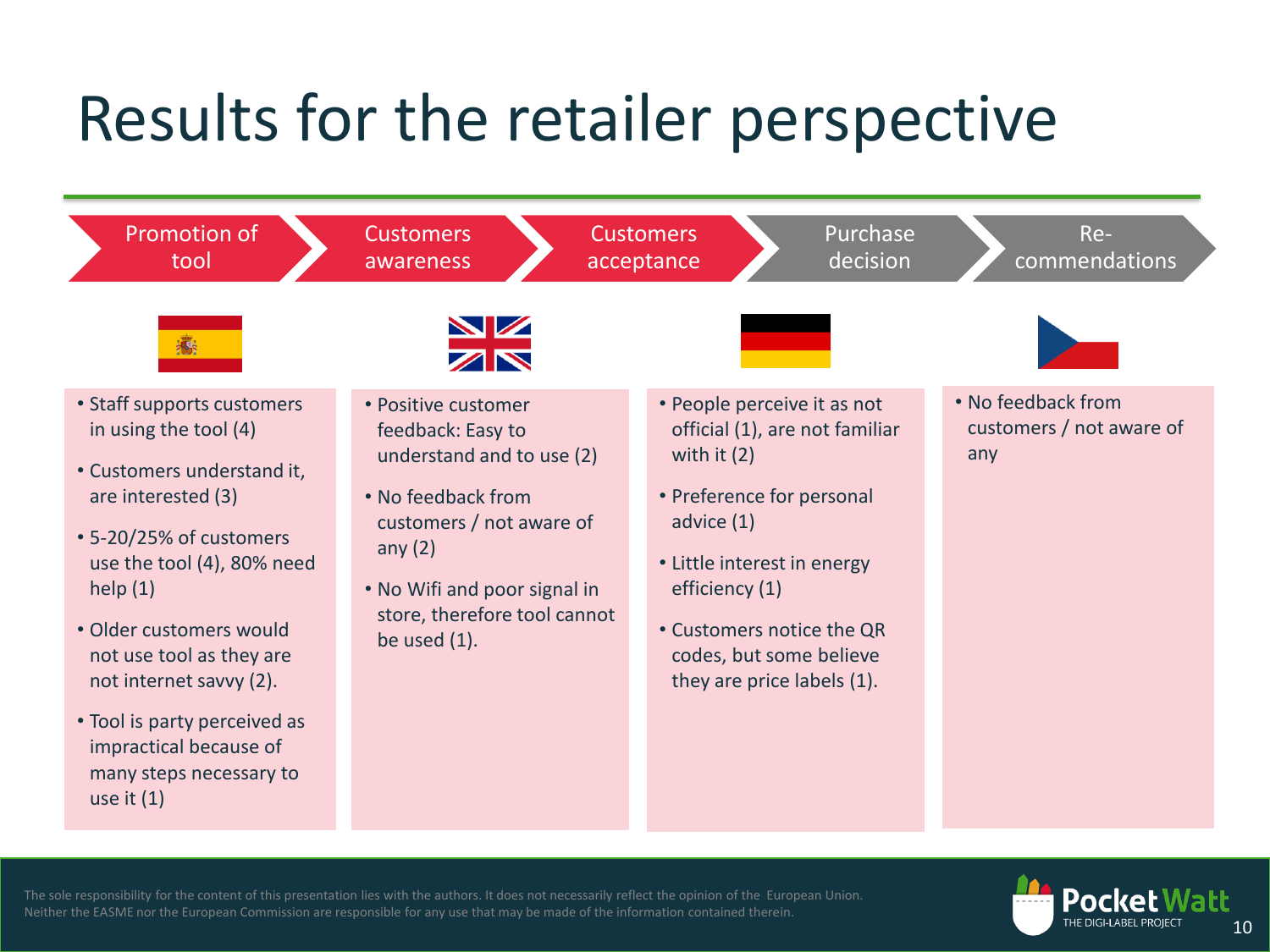## Results for the retailer perspective



- **Increase retailer engagement:**
	- More training and support for the retailers (e.g. printing the QR codes etc.) to implement the tool
- **Increase customer awareness and acceptance for the tool:** 
	- **Advertise** PocketWatt (e.g. in mass media or social media), **highlight** QR code visually
	- **Improve** the tool (include more features like break-even analysis, runtime of the appliances or more filtering options)
	- **Link** PocketWatt und EU Energy Label more closely:
		- Integrate energy efficiency class in the QR code to understand reference to energy efficiency
		- Integration of PocketWatt in EU Energy Label and make PocketWatt mandatory
		- Change names of PocketWatt to something EU related to create official and familiar character

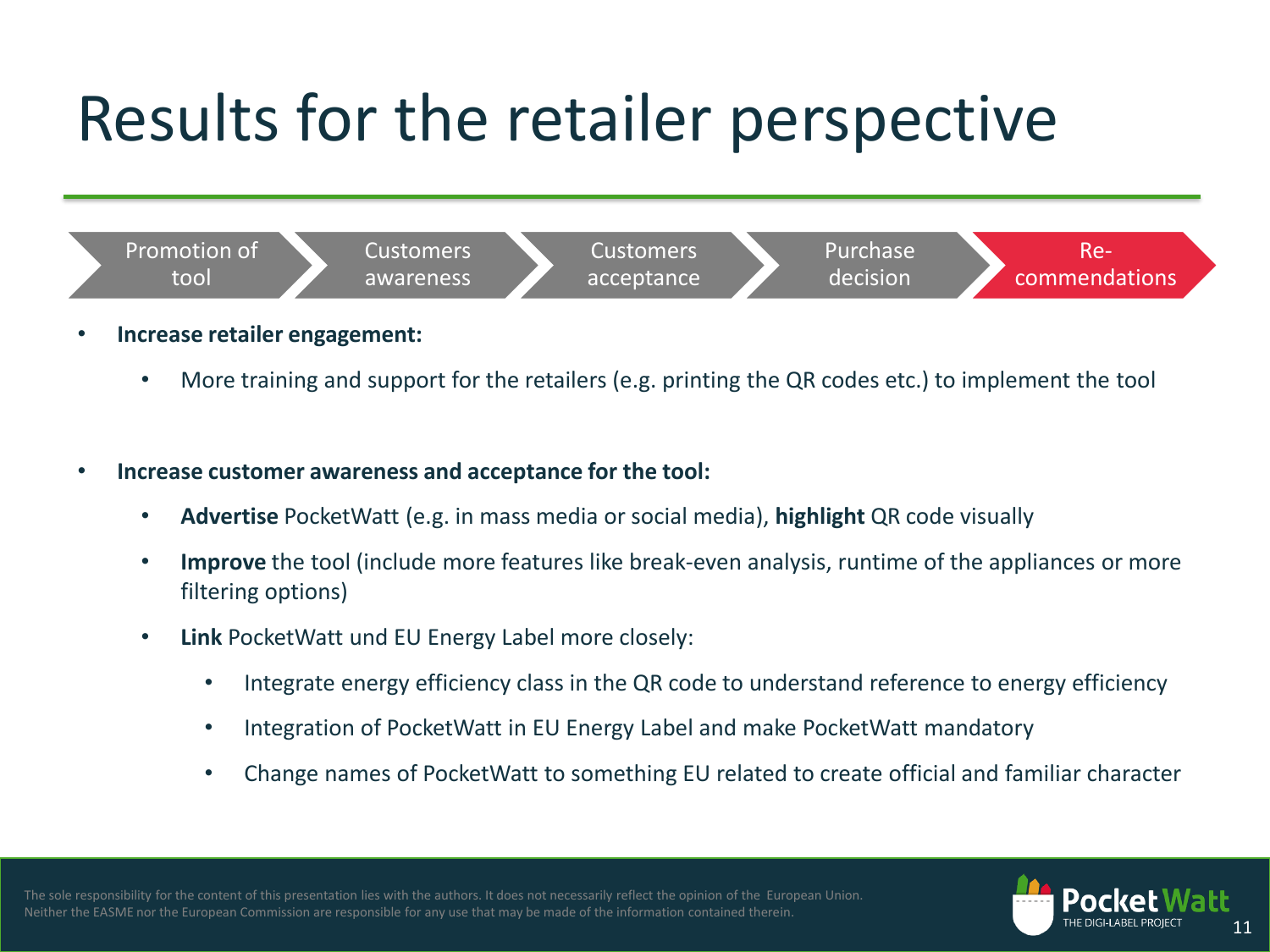### Conclusions from the qualitative evaluation

- Tool is perceived positively and useful by **customers**, in particular, if they receive assistance in accessing and using the tool.
- For the majority of customers using the tool leads to an increase of knowledge, that means, the **tool has achieved its objective by complementing the conventional energy label and making it more useful for consumers**
- The tool has thus the potential to have an **impact on the purchase decisions** of customers
- The **interviewed staff personnel** was more sceptical...
	- because energy efficiency is not a top priority for many customers
	- because the technical requirements (smartphone, internet connection and QR-code scanner) can make the use of the tool difficult
	- because promoting the use of the tool in the shop requires effort
	- ... however, the majority is convinced of PocketWatt and believes it should be more advertised
- **Cautious assumption:** Considerable energy savings could be achieved in case of a wide deployment



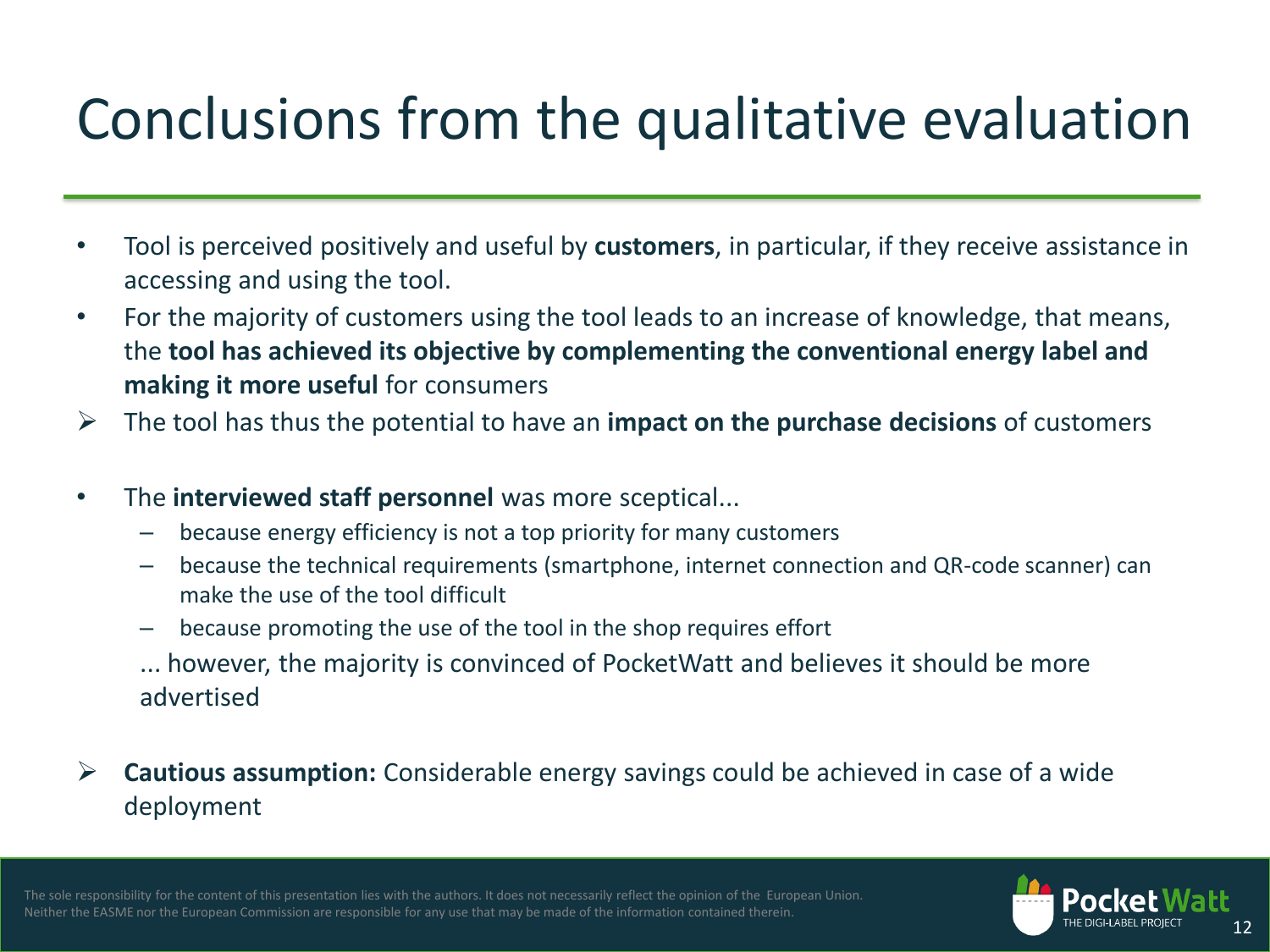### Conclusions from the quantitative evaluation

### *All product groups:*

- Trend towards more efficient classes from reference to rollout
	- Exception: Reversible and cooling conditioners
- General trend towards less consumption
	- Reduction in average absolute consumptions: The averages in terms of consumption per **fridge/freezer** for the rollout is approximately **-9.4 kWh/a** or about **4 % lower** than in the reference case.
	- Refrigerators increase despite slight improvement in efficiency classes; cooling conditioners decrease despite slight deterioration in classes

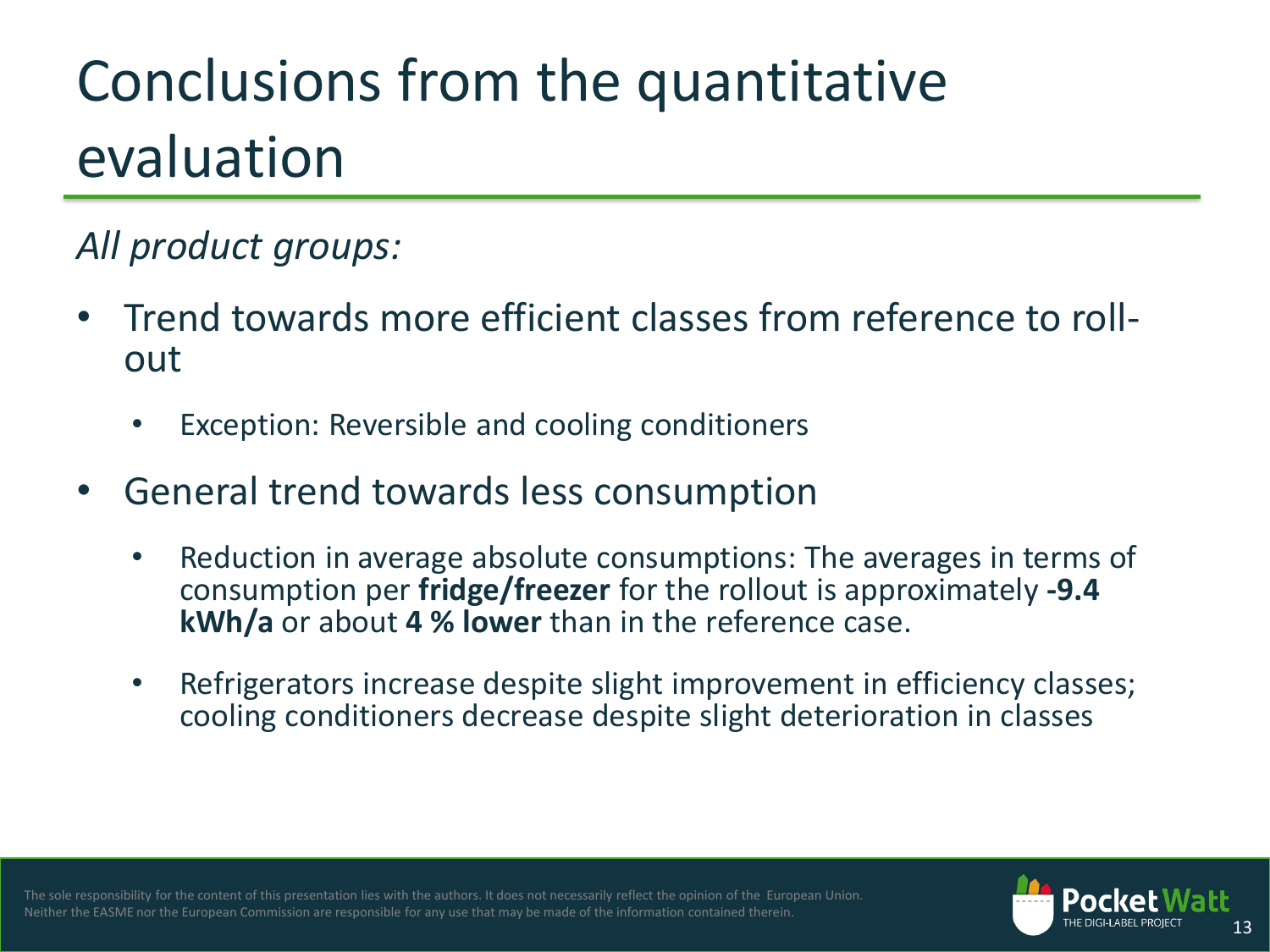## **Outlook**

- New regulation for energy labelling framework in the EU published in 2017: **European Product Database for Energy Labelling (EPREL).**
- Data stored in EPREL could serve to feed PocketWatt or related tools in the future.
- Revision and re-calibration of energy efficiency classes.
- New labels suggested also include QR code that will offer additional information.